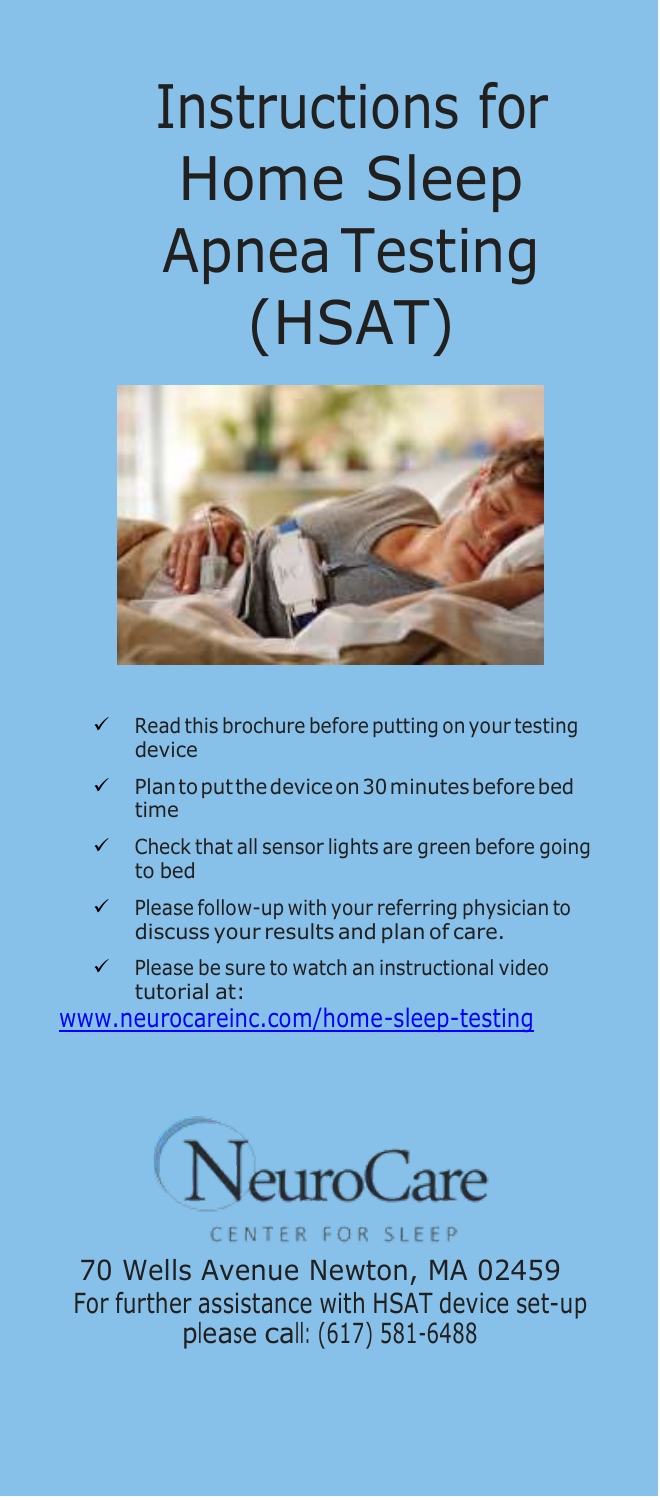## *HSAT Device Set-Up Easy as 1-2-3!*

## **1. Connect ChestBelt**

• Place the device in the middle of your chest (for women, above breasts) and wrap the blue belt under your arms and around your torso.

• Fasten the white clip at the end of the belt into the side of the device until you hear the belt click *(figure 1)*. The device is now ON.

• Ensure that both clips on belt connector are firmly plugged in. Tug on the belt to make sure connection is solid.



*Figure 1*

## **2. ConnectNasalSensor (Cannula) tothe device and insert into Nose**

• Screw the cannula connector into the metal airflow port on the top of device. Tightenconnectordownuntilsecure(Figure 2).



• Fitthe nasal sensor (cannula) so the two clear, small,opentubespointtowardyournostrils.

• Looptubingovereachearandpulltheplastic slideunder your chin.

• Usetwopiecesoftapetosecuretubingtoyour cheeks (*figure 3)*.



*Figure 3-Cannula placement*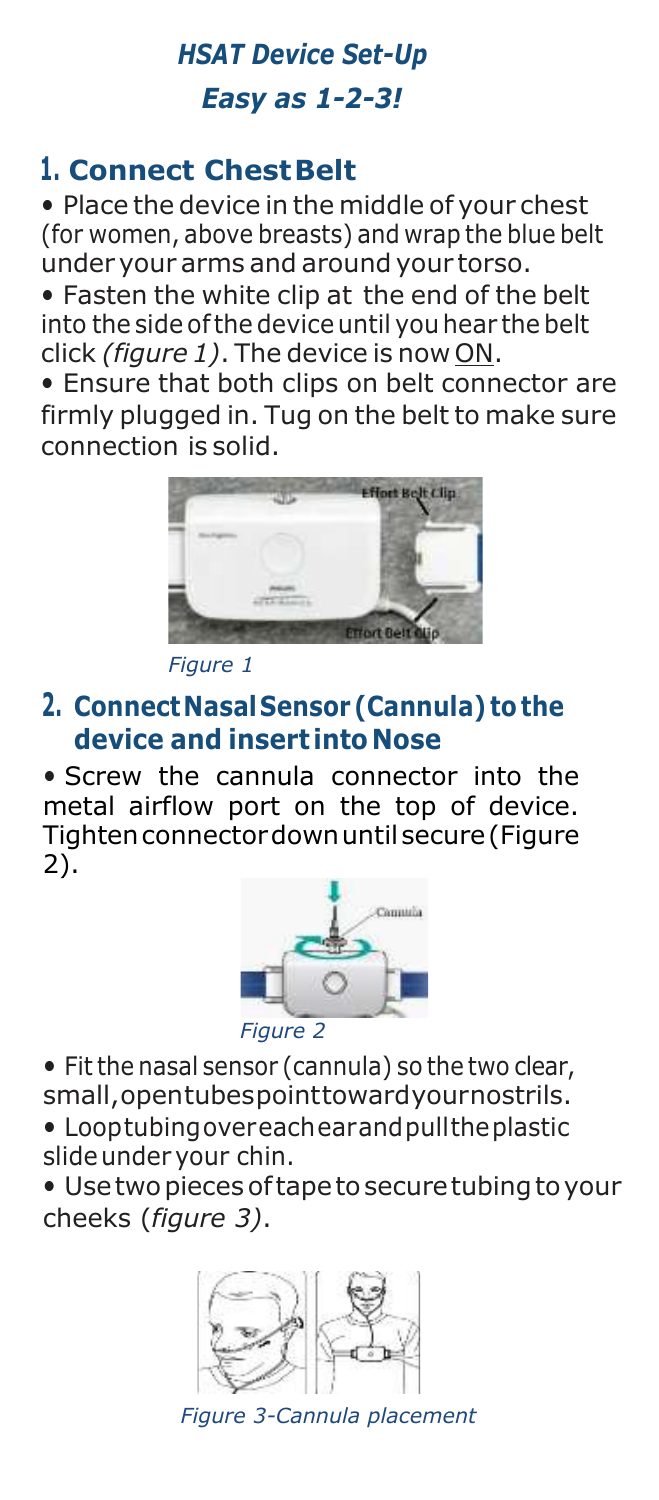## **3. InsertFinger intoFinger Probe**

• Insertyourfingersoitreachestheendofthe sensor without poking through the hole.

• Makesurethewhitecordgoesalongthetopof yourhand.Secureittoyourfingerandbackofyour wrist with two pieces oftape*(figure 4)*.

• Note:AREDLIGHTinsidethegrayfingerprobe hoodisnormalandindicates thatthedeviceis on and recording.



Once the device is ON, lights on the top left of thedevicecorrelatingtothreesensorswillbegin flashing. These lights will turnsolid green, then shut OFFafter a few minutes, soas notto interrupt your sleep.

**- Ifyou only see a + sign on the device, this is indicating the device has battery power but is not turned on. The belt needs to be re-clipped. -Ifyouseeanyyellowflashinglights, re-apply,or adjust the corresponding sensor**.



#### **In The Morning**

Removeallsensors, dispose of nasal cannula, and putequipmentbackinthebox orbaginwhichyou receivedit.Thedevice willshutoff onitsownwithin30 minutes(it'snormaltoseeflashing lightsonthetopof thedeviceduringthistime).Returnthedeviceand patient evaluation survey as instructed.

We expect that you may not sleep as well tonight as you normally do. Even so, it's important to wear the device all night(atleast**7hours**)sothatanysleepyoudogetis recorded.